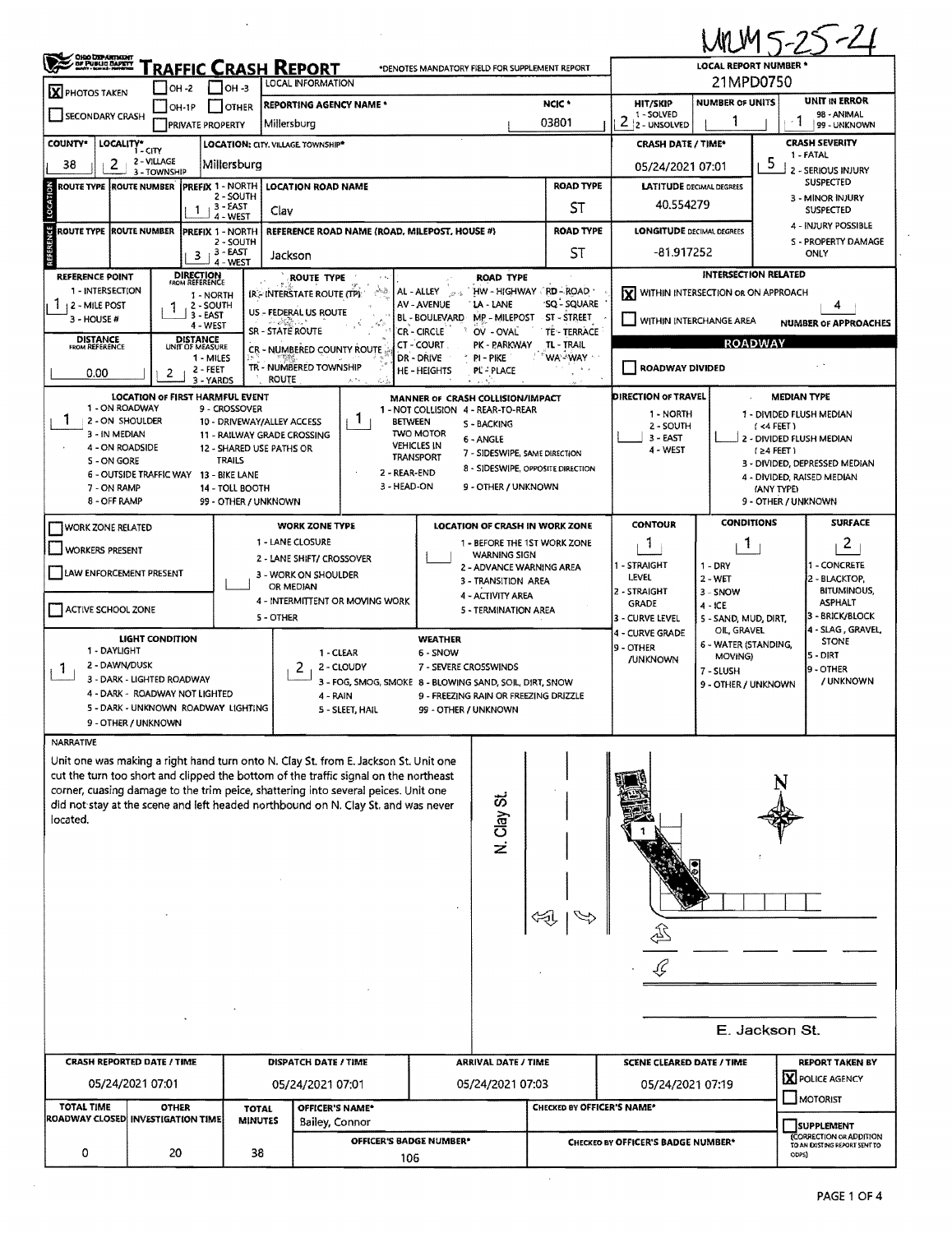|                                                                                                                  | OHO DEPARTMENT<br>OF PUBLIO BAPETY<br>DATE: BEGI (DEFECT                                                              |                                                                               | <b>LOCAL REPORT NUMBER</b> |                                                                       |                                                              |                                                           |                                                                  |                                                                  |                                                                 |  |  |  |  |  |
|------------------------------------------------------------------------------------------------------------------|-----------------------------------------------------------------------------------------------------------------------|-------------------------------------------------------------------------------|----------------------------|-----------------------------------------------------------------------|--------------------------------------------------------------|-----------------------------------------------------------|------------------------------------------------------------------|------------------------------------------------------------------|-----------------------------------------------------------------|--|--|--|--|--|
|                                                                                                                  |                                                                                                                       |                                                                               |                            |                                                                       |                                                              | 21MPD0750                                                 |                                                                  |                                                                  |                                                                 |  |  |  |  |  |
| UNIT#                                                                                                            | OWNER NAME: LAST, FIRST, MIDDLE (C) SAME AS DRIVER)                                                                   |                                                                               |                            |                                                                       | OWNER PHONE:INCLUDE AREA CODE (E) SAME AS DRIVERY            |                                                           | DAMAGE<br>DAMAGE SCALE                                           |                                                                  |                                                                 |  |  |  |  |  |
|                                                                                                                  | OWNER ADDRESS: STREET, CITY, STATE, ZIP ( D SAME AS DRIVER)                                                           |                                                                               |                            | 1 - NONE                                                              | 3 - FUNCTIONAL DAMAGE                                        |                                                           |                                                                  |                                                                  |                                                                 |  |  |  |  |  |
| OН                                                                                                               |                                                                                                                       |                                                                               | 2 - MINOR DAMAGE           | 4 - DISABLING DAMAGE                                                  |                                                              |                                                           |                                                                  |                                                                  |                                                                 |  |  |  |  |  |
|                                                                                                                  | <b>COMMERCIAL CARRIER: NAME, ADDRESS, CITY, STATE, ZIP</b>                                                            |                                                                               |                            |                                                                       |                                                              |                                                           | COMMERCIAL CARRIER PHONE: INCLUDE AREA CODE                      |                                                                  | 9 - UNKNOWN<br>DAMAGED AREA(S)                                  |  |  |  |  |  |
|                                                                                                                  | LP STATE   LICENSE PLATE #                                                                                            |                                                                               |                            | <b>VEHICLE IDENTIFICATION #</b>                                       |                                                              | <b>VEHICLE YEAR</b>                                       | <b>VEHICLE MAKE</b>                                              |                                                                  | INDICATE ALL THAT APPLY                                         |  |  |  |  |  |
|                                                                                                                  |                                                                                                                       |                                                                               |                            |                                                                       |                                                              |                                                           |                                                                  |                                                                  |                                                                 |  |  |  |  |  |
| <b>INSURANCE</b><br>JVERIFIED                                                                                    | <b>INSURANCE COMPANY</b>                                                                                              |                                                                               |                            | <b>INSURANCE POLICY #</b>                                             |                                                              | <b>COLOR</b>                                              | <b>VEHICLE MODEL</b>                                             |                                                                  |                                                                 |  |  |  |  |  |
|                                                                                                                  | <b>TYPE OF USE</b>                                                                                                    |                                                                               |                            | US DOT #                                                              |                                                              | <b>TOWED BY: COMPANY NAME</b>                             |                                                                  |                                                                  |                                                                 |  |  |  |  |  |
| COMMERCIAL                                                                                                       | <b>GOVERNMENT</b>                                                                                                     | IN EMERGENCY<br><b>RESPONSE</b>                                               |                            | VEHICLE WEIGHT GVWR/GCWR                                              |                                                              | <b>HAZARDOUS MATERIAL</b>                                 |                                                                  |                                                                  |                                                                 |  |  |  |  |  |
| <b>INTERLOCK</b><br>DEVICE                                                                                       | X HIT/SKIP UNIT                                                                                                       | # OCCUPANTS                                                                   |                            | 1 - s10К ш. s.<br>2 - 10,001 - 26K LBS.                               | <b>IMATERIAL</b><br>CLASS#<br><b>PLACARD ID#</b><br>RELEASED |                                                           |                                                                  |                                                                  |                                                                 |  |  |  |  |  |
| <b>EQUIPPED</b>                                                                                                  |                                                                                                                       |                                                                               |                            | $3 - 26K$ LBS.                                                        |                                                              | PLACARD                                                   |                                                                  |                                                                  |                                                                 |  |  |  |  |  |
| 99                                                                                                               | 1 - PASSENGER CAR<br>2 - PASSENGER VAN                                                                                | 6 - VAN (9-15 SEATS)<br>7 - MOTORCYCLE 2-WHEELED                              |                            | 12 - GOLF CART<br>13 - SNOWMOBILE                                     |                                                              | 18 - LIMO (LIVERY VEHICLE)<br>19 - BUS (16+ PASSENGERS)   | 23 - PEDESTRIAN/SKATER<br>24 - WHEELCHAIR (ANY TYPE)             |                                                                  |                                                                 |  |  |  |  |  |
|                                                                                                                  | (MINIVAN)<br>UNIT TYPE 3 - SPORT UTILITY                                                                              | 8 - MOTORCYCLE 3-WHEELED<br>9 - AUTOCYCLE                                     |                            | 14 - SINGLE UNIT<br><b>TRUCK</b>                                      | 20 - OTHER VEHICLE                                           |                                                           | 25 - OTHER NON-MOTORIST                                          |                                                                  |                                                                 |  |  |  |  |  |
|                                                                                                                  | VEHICLE<br>4 - PICK UP                                                                                                | 10 - MOPED OR MOTORIZED<br><b>BICYCLE</b>                                     |                            | 15 - SEMI-TRACTOR<br>16 - FARM EQUIPMENT                              | 21 - HEAVY EQUIPMENT                                         | 22 - ANIMAL WITH RIDER OR                                 | 26 - BICYCLE<br>27 - TRAIN                                       |                                                                  |                                                                 |  |  |  |  |  |
|                                                                                                                  | 5 - CARGO VAN<br>(ATV/UTV)                                                                                            | 11 - ALL TERRAIN VEHICLE                                                      |                            | 17 - MOTORHOME                                                        |                                                              | ANIMAL-DRAWN VEHICLE                                      | 99 - UNKNOWN OR HIT/SKIP                                         |                                                                  |                                                                 |  |  |  |  |  |
|                                                                                                                  | # OF TRAILING UNITS                                                                                                   |                                                                               |                            |                                                                       |                                                              |                                                           |                                                                  |                                                                  |                                                                 |  |  |  |  |  |
| E                                                                                                                | WAS VEHICLE OPERATING IN AUTONOMOUS<br>MODE WHEN CRASH OCCURRED?                                                      |                                                                               |                            | 0 - NO AUTOMATION                                                     |                                                              | 3 - CONDITIONAL AUTOMATION 9 - UNKNOWN                    |                                                                  |                                                                  |                                                                 |  |  |  |  |  |
|                                                                                                                  | 1 - YES 2 - NO 9 - OTHER / UNKNOWN AUTONOMOUS 2 - PARTIAL AUTOMATION 5 - FULL AUTOMATION                              |                                                                               |                            | 1 - DRIVER ASSISTANCE                                                 |                                                              | 4 - HIGH AUTOMATION                                       |                                                                  | 10                                                               |                                                                 |  |  |  |  |  |
|                                                                                                                  | 1 - NONE                                                                                                              | <b>6-BUS - CHARTER/TOUR</b>                                                   | <b>MODE LEVEL</b>          | $11 - FIRE$                                                           | 16 - FARM                                                    |                                                           | 21 - MAIL CARRIER                                                | 9                                                                |                                                                 |  |  |  |  |  |
|                                                                                                                  | $2 - TAXI$                                                                                                            | 7 - BUS - INTERCITY                                                           |                            | 12 - MILITARY                                                         |                                                              | 17 - MOWING                                               | 99 - OTHER / UNKNOWN                                             |                                                                  |                                                                 |  |  |  |  |  |
| <b>SPECIAL</b>                                                                                                   | 3 - ELECTRONIC RIDE<br>8 - BUS - SHUTTLE<br>13 - POLICE<br><b>SHARING</b><br>9-BUS-OTHER<br>14 - PUBLIC UTILITY       |                                                                               |                            |                                                                       |                                                              | 18 - SNOW REMOVAL<br>19-TOWING                            |                                                                  |                                                                  |                                                                 |  |  |  |  |  |
|                                                                                                                  | FUNCTION 4 - SCHOOL TRANSPORT<br>5 - 8US - TRANSIT/COMMUTER                                                           | 10 - AMBULANCE                                                                |                            | 15 - CONSTRUCTION EQUIP.                                              |                                                              | 20 - SAFETY SERVICE<br>PATROL                             |                                                                  |                                                                  | 12                                                              |  |  |  |  |  |
|                                                                                                                  | 1 - NO CARGO BODY TYPE                                                                                                | 4-LOGGING                                                                     |                            | 7 - GRAIN/CHIPS/GRAVEL                                                | 11 - DUMP                                                    |                                                           | 99 - OTHER / UNKNOWN                                             |                                                                  |                                                                 |  |  |  |  |  |
| / NOT APPLICABLE<br>5 - INTERMODAL<br>8 - POLE<br>2 - BUS<br><b>CONTAINER CHASSIS</b><br>CARGO<br>9 - CARGO TANK |                                                                                                                       |                                                                               |                            |                                                                       | 12 - CONCRETE MIXER<br>13 - AUTO TRANSPORTER                 | ٥<br>9<br>птп                                             |                                                                  |                                                                  |                                                                 |  |  |  |  |  |
| <b>BODY</b><br><b>TYPE</b>                                                                                       | 3 - VEHICLE TOWING<br>ANOTHER MOTOR VEHICLE                                                                           | 6 - CARGOVAN<br>/ENCLOSED BOX                                                 |                            | 10 - FLAT BED                                                         |                                                              | 14 - GARBAGE/REFUSE                                       |                                                                  |                                                                  |                                                                 |  |  |  |  |  |
|                                                                                                                  | 1 - TURN SIGNALS                                                                                                      | 4 - BRAKES                                                                    |                            | 7 - WORN OR SLICK TIRES                                               |                                                              | 9 - MOTOR TROUBLE                                         | 99 - OTHER / UNKNOWN                                             |                                                                  |                                                                 |  |  |  |  |  |
| <b>VEHICLE</b>                                                                                                   | 2 - HEAD LAMPS<br>3 - TAIL LAMPS                                                                                      | <b>S-STEERING</b><br><b>6 - TIRE BLOWOUT</b>                                  |                            | <b>8 - TRAILER EQUIPMENT</b><br>DEFECTIVE                             |                                                              | 10 - DISABLED FROM PRIOR<br><b>ACCIDENT</b>               |                                                                  |                                                                  |                                                                 |  |  |  |  |  |
| <b>DEFECTS</b>                                                                                                   |                                                                                                                       |                                                                               |                            |                                                                       |                                                              | 10 - DRIVEWAY ACCESS                                      | 99 - OTHER / UNKNOWN                                             |                                                                  | $\Box$ - NO DAMAGE[0]<br>J-UNDERCARRIAGE   14 1                 |  |  |  |  |  |
|                                                                                                                  | 1 - INTERSECTION -<br>4 - MIDBLOCK -<br>7 - SHOULDER/ROADSIDE<br>MARKED CROSSWALK<br>MARKED CROSSWALK<br>8 - SIDEWALK |                                                                               |                            |                                                                       | 11 - SHARED USE PATHS                                        | $\Box$ - ALL AREAS [15]                                   |                                                                  |                                                                  |                                                                 |  |  |  |  |  |
| NON-<br>MOTORIST<br>LOCATION                                                                                     | - INTERSECTION -<br>UNMARKED CROSSWALK<br>3 - INTERSECTION - OTHER                                                    | S-TRAVEL LANE -<br>OTHER LOCATION<br><b>6 - BICYCLE LANE</b>                  |                            | 9 - MEDIAN/CROSSING<br><b>ISLAND</b>                                  |                                                              | OR TRAILS<br>12 - FIRST RESPONDER<br>AT INCIDENT SCENE    |                                                                  | - UNIT NOT AT SCENE [16]                                         |                                                                 |  |  |  |  |  |
|                                                                                                                  | 1 - NON-CONTACT                                                                                                       | 1 - STRAIGHT AHEAD                                                            |                            | 9 - LEAVING TRAFFIC                                                   |                                                              | 15 - WALKING, RUNNING,                                    | 21 - STANDING OUTSIDE                                            |                                                                  | <b>INITIAL POINT OF CONTACT</b>                                 |  |  |  |  |  |
| 3                                                                                                                | 2 - NON-COLLISION                                                                                                     | 2 - BACKING<br>3 - CHANGING LANES                                             |                            | LANE<br>10 - PARKED                                                   |                                                              | JOGGING, PLAYING<br>16 - WORKING                          | DISABLED VEHICLE<br>99 - OTHER / UNKNOWN                         | 0 - NO DAMAGE<br>5                                               | 14 - UNDERCARRIAGE                                              |  |  |  |  |  |
| <b>ACTION</b>                                                                                                    | 3 - STRIKING<br>4 - STRUCK                                                                                            | 4 - OVERTAKING/PASSING<br>PRE-CRASH 5 - MAKING RIGHT TURN                     |                            | 11 - SLOWING OR STOPPED<br>IN TRAFFIC                                 |                                                              | 17 - PUSHING VEHICLE<br>18 - APPROACHING OR               |                                                                  | 1-12 - REFER TO UNIT 15 - VEHICLE NOT AT SCENE<br><b>DIAGRAM</b> |                                                                 |  |  |  |  |  |
|                                                                                                                  | <b>5 - BOTH STRIKING</b>                                                                                              | <b>ACTIONS 6 - MAKING LEFT TURN</b><br>7 - MAKING U-TURN                      |                            | 12 - DRIVERLESS<br>13 - NEGOTIATING A CURVE                           |                                                              | LEAVING VEHICLE<br>19 - STANDING                          |                                                                  | $13 - TOP$                                                       | 99 - UNKNOWN                                                    |  |  |  |  |  |
|                                                                                                                  | <b>&amp; STRUCK</b><br>9 - OTHER / UNKNOWN                                                                            | <b>8 - ENTERING TRAFFIC</b><br>LANE                                           |                            | 14 - ENTERING OR CROSSING<br>SPECIFIED LOCATION                       |                                                              | 20 - OTHER NON-MOTORIST                                   |                                                                  |                                                                  | TRAFFIC                                                         |  |  |  |  |  |
|                                                                                                                  | 1 - NONE<br>2 - FAILURE TO YIELD                                                                                      | /ACDA                                                                         |                            | 8 - FOLLOWING TOO CLOSE 13 - IMPROPER START FROM<br>A PARKED POSITION |                                                              | 18 - OPERATING DEFECTIVE<br><b>EQUIPMENT</b>              | 23 - OPENING DOOR INTO<br><b>ROADWAY</b>                         | <b>TRAFFICWAY FLOW</b>                                           | <b>TRAFFIC CONTROL</b>                                          |  |  |  |  |  |
|                                                                                                                  | 3 - RAN RED LIGHT<br>4 - RAN STOP SIGN                                                                                | 9 - IMPROPER LANE<br><b>CHANGE</b>                                            |                            | 14 - STOPPED OR PARKED<br><b>ILLEGALLY</b>                            |                                                              | 19 - LOAD SHIFTING<br>/FALLING/SPILLING                   | 99 - OTHER IMPROPER<br><b>ACTION</b>                             | 1 - ONE-WAY<br>2 - TWO-WAY                                       | 1 - ROUNDABOUT 4 - STOP SIGN<br>2 - SIGNAL<br>5 - YIELD SIGN    |  |  |  |  |  |
| 6                                                                                                                | 5 - UNSAFE SPEED<br>CONTRIBUTING 6 - IMPROPER TURN                                                                    | 10 - IMPROPER PASSING<br>11 - DROVE OFF ROAD                                  |                            | 15 - SWERVING TO AVOID<br>16 - WRONG WAY                              |                                                              | 20 - IMPROPER CROSSING<br>21 - LYING IN ROADWAY           |                                                                  | 2                                                                | 2<br>3 - FLASHER<br>6 - NO CONTROL                              |  |  |  |  |  |
| 3.81M                                                                                                            | CIRCUMSTANCES 7 - LEFT OF CENTER                                                                                      | 12 - IMPROPER BACKING                                                         |                            | 17 - VISION OBSTRUCTION                                               |                                                              | 22 - NOT DISCERNIBLE                                      |                                                                  | # OF THROUGH LANES                                               | RAIL GRADE CROSSING                                             |  |  |  |  |  |
|                                                                                                                  | <b>SEQUENCE OF EVENTS</b>                                                                                             |                                                                               |                            |                                                                       |                                                              |                                                           |                                                                  | ON ROAD                                                          | 1 - NOT INVLOVED<br>2 - INVOLVED-ACTIVE CROSSING                |  |  |  |  |  |
| ΕV<br>37                                                                                                         | 1 - OVERTURN/ROLLOVER                                                                                                 | 7 - SEPARATION OF UNITS                                                       |                            | <b>___ __EVENTS</b><br>12 - DOWNHILL RUNAWAY                          |                                                              | 19 - ANIMAL -OTHER                                        | 23 - STRUCK BY FALLING                                           | 1                                                                | 3 - INVOLVED-PASSIVE CROSSING                                   |  |  |  |  |  |
|                                                                                                                  | 2 - FIRE/EXPLOSION<br>3 - IMMERSION                                                                                   | <b>B - RAN OFF ROAD RIGHT</b><br>9 - RAN OFF ROAD LEFT                        |                            | 13 - OTHER NON-COLLISION<br>14 - PEDESTRIAN                           |                                                              | 20 - MOTOR VEHICLE IN<br><b>TRANSPORT</b>                 | SHIFTING CARGO OR<br>ANYTHING SET IN                             |                                                                  | UNIT / NON-MOTORIST DIRECTION                                   |  |  |  |  |  |
| 2                                                                                                                | 4 - JACKKNIFE<br>S - CARGO / EQUIPMENT                                                                                | 10 - CROSS MEDIAN<br>11 - CROSS CENTERLINE -                                  |                            | 15 - PEDALCYCLE<br>16 - RAILWAY VEHICLE                               |                                                              | 21 - PARKED MOTOR<br>VEHICLE                              | <b>MOTION BY A MOTOR</b><br><b>VEHICLE</b><br>24 - OTHER MOVABLE |                                                                  | 1 - NORTH<br>S - NORTHEAST<br>2 - SOUTH<br><b>6 - NORTHWEST</b> |  |  |  |  |  |
|                                                                                                                  | LOSS OR SHIFT<br><b>6 - EQUIPMENT FAILURE</b>                                                                         | OPPOSITE DIRECTION<br>OF TRAVEL                                               |                            | 17 - ANIMAL - FARM<br>18 - ANIMAL - DEER                              |                                                              | 22 - WORK ZONE<br>MAINTENANCE                             | OBJECT                                                           | $FROM$ $\frac{3}{10}$                                            | 3 - EAST<br>7 - SOUTHEAST<br>4 - WEST<br><b>B-SOUTHWEST</b>     |  |  |  |  |  |
| з                                                                                                                |                                                                                                                       |                                                                               |                            | - COLLISION WITH FIXED OBJECT - STRUCK -                              |                                                              | EQUIPMENT                                                 |                                                                  |                                                                  | 9 - OTHER / UNKNOWN                                             |  |  |  |  |  |
|                                                                                                                  | 25 - IMPACT ATTENUATOR 31 - GUARDRAIL END<br>/ CRASH CUSHION                                                          | 32 - PORTABLE BARRIER                                                         |                            | 38 - OVERHEAD SIGN POST<br>39 - LIGHT / LUMINARIES                    | 46 - FENCE                                                   | 45 - EMBANKMENT                                           | S2 - BUILDING<br>53 - TUNNEL                                     | UNIT SPEED                                                       | DETECTED SPEED                                                  |  |  |  |  |  |
|                                                                                                                  | 26 - BRIDGE OVERHEAD<br><b>STRUCTURE</b>                                                                              | 33 - MEDIAN CABLE BARRIER<br>34 - MEDIAN GUARDRAIL                            |                            | <b>SUPPORT</b><br>40 - UTILITY POLE                                   | 48 - TREE                                                    | 47 - MAILBOX                                              | 54 - OTHER FIXED<br>OBJECT                                       |                                                                  |                                                                 |  |  |  |  |  |
|                                                                                                                  | 27 - BRIDGE PIER OR<br><b>ABUTMENT</b>                                                                                | <b>BARRIER</b><br>35 - MEDIAN CONCRETE                                        |                            | 41 - OTHER POST, POLE<br>OR SUPPORT                                   |                                                              | 49 - FIRE HYDRANT<br>S0 - WORK ZONE<br><b>MAINTENANCE</b> | 99 - OTHER / UNKNOWN                                             |                                                                  | 1 - STATED / ESTIMATED SPEED                                    |  |  |  |  |  |
|                                                                                                                  | 28 - BRIDGE PARAPET<br>29 - BRIDGE RAIL<br>30 - GUARDRAIL FACE                                                        | <b>BARRIER</b><br>36 - MEDIAN OTHER BARRIER 43 - CURB<br>37 TRAFFIC SIGN POST |                            | 42 - CULVERT                                                          | 51 - WALL                                                    | <b>EQUIPMENT</b>                                          |                                                                  | <b>POSTED SPEED</b>                                              | 2 - CALCULATED / EDR                                            |  |  |  |  |  |
|                                                                                                                  | FIRST HARMFUL EVENT                                                                                                   |                                                                               |                            | 44 - DITCH<br>MOST HARMFUL EVENT                                      |                                                              |                                                           |                                                                  |                                                                  | 3 - UNDETERMINED                                                |  |  |  |  |  |
|                                                                                                                  |                                                                                                                       |                                                                               |                            |                                                                       |                                                              |                                                           |                                                                  |                                                                  |                                                                 |  |  |  |  |  |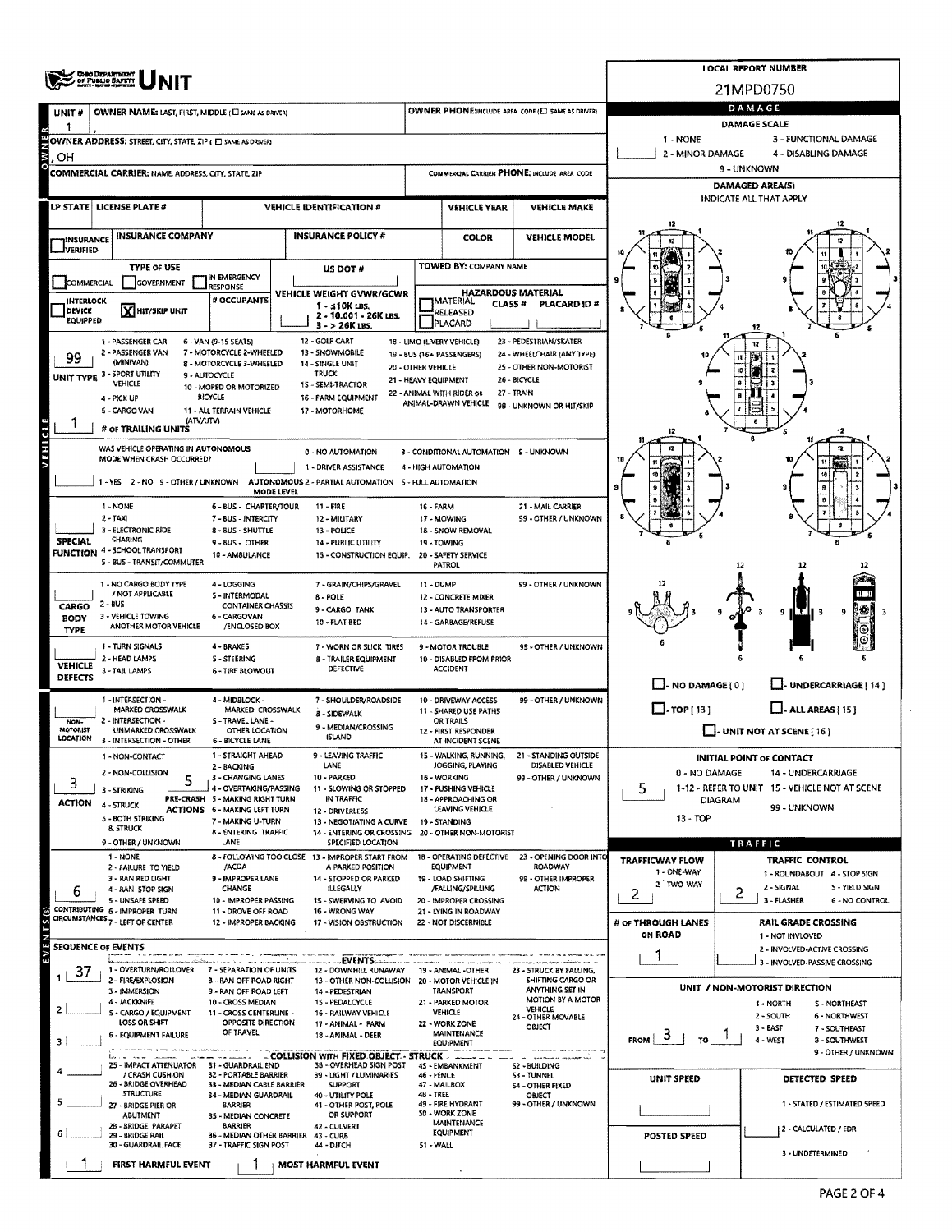| <b>WE DESCRIPT / NON-MOTORIST</b> |                                                                                                                                                                                                                                                                                                                                                                                                                                                                                      |                                                                                                                                                   |    |                                                                                                                                                                                                                                                                                                                                                                                                                                                                                                                                                                                                                                                                                 |                     |                                                                                                                                                                                                                                                                                                          |                                    |                                                                                                                                                                                                                                                                                                                                                                                                                                                                                                                 |                      |                     |                                                                                                                                                                                                                                                                                                                                                                                                                                                                                                                                                                                                                                                             |                                                                               |                                            | <b>LOCAL REPORT NUMBER</b><br>21MPD0750                                                                                                                                                                                                                                                                                                                                                                                                                                                                                                                                                                                                                                                                                                                                                            |                        |                                    |                                                                                                                                                                                                                                  |                                                                                                                                                                                                                                        |                                                                                                      |  |  |  |
|-----------------------------------|--------------------------------------------------------------------------------------------------------------------------------------------------------------------------------------------------------------------------------------------------------------------------------------------------------------------------------------------------------------------------------------------------------------------------------------------------------------------------------------|---------------------------------------------------------------------------------------------------------------------------------------------------|----|---------------------------------------------------------------------------------------------------------------------------------------------------------------------------------------------------------------------------------------------------------------------------------------------------------------------------------------------------------------------------------------------------------------------------------------------------------------------------------------------------------------------------------------------------------------------------------------------------------------------------------------------------------------------------------|---------------------|----------------------------------------------------------------------------------------------------------------------------------------------------------------------------------------------------------------------------------------------------------------------------------------------------------|------------------------------------|-----------------------------------------------------------------------------------------------------------------------------------------------------------------------------------------------------------------------------------------------------------------------------------------------------------------------------------------------------------------------------------------------------------------------------------------------------------------------------------------------------------------|----------------------|---------------------|-------------------------------------------------------------------------------------------------------------------------------------------------------------------------------------------------------------------------------------------------------------------------------------------------------------------------------------------------------------------------------------------------------------------------------------------------------------------------------------------------------------------------------------------------------------------------------------------------------------------------------------------------------------|-------------------------------------------------------------------------------|--------------------------------------------|----------------------------------------------------------------------------------------------------------------------------------------------------------------------------------------------------------------------------------------------------------------------------------------------------------------------------------------------------------------------------------------------------------------------------------------------------------------------------------------------------------------------------------------------------------------------------------------------------------------------------------------------------------------------------------------------------------------------------------------------------------------------------------------------------|------------------------|------------------------------------|----------------------------------------------------------------------------------------------------------------------------------------------------------------------------------------------------------------------------------|----------------------------------------------------------------------------------------------------------------------------------------------------------------------------------------------------------------------------------------|------------------------------------------------------------------------------------------------------|--|--|--|
|                                   | UNIT #<br>٦                                                                                                                                                                                                                                                                                                                                                                                                                                                                          |                                                                                                                                                   |    | <b>NAME: LAST, FIRST, MIDDLE</b>                                                                                                                                                                                                                                                                                                                                                                                                                                                                                                                                                                                                                                                |                     |                                                                                                                                                                                                                                                                                                          |                                    |                                                                                                                                                                                                                                                                                                                                                                                                                                                                                                                 |                      |                     |                                                                                                                                                                                                                                                                                                                                                                                                                                                                                                                                                                                                                                                             |                                                                               |                                            | <b>DATE OF BIRTH</b>                                                                                                                                                                                                                                                                                                                                                                                                                                                                                                                                                                                                                                                                                                                                                                               |                        |                                    |                                                                                                                                                                                                                                  | AGE                                                                                                                                                                                                                                    | <b>GENDER</b>                                                                                        |  |  |  |
|                                   | .OH                                                                                                                                                                                                                                                                                                                                                                                                                                                                                  | <b>ADDRESS: STREET, CITY, STATE, ZIP</b>                                                                                                          |    |                                                                                                                                                                                                                                                                                                                                                                                                                                                                                                                                                                                                                                                                                 |                     |                                                                                                                                                                                                                                                                                                          |                                    |                                                                                                                                                                                                                                                                                                                                                                                                                                                                                                                 |                      |                     |                                                                                                                                                                                                                                                                                                                                                                                                                                                                                                                                                                                                                                                             |                                                                               |                                            | <b>CONTACT PHONE - INCLUDE AREA CODE</b>                                                                                                                                                                                                                                                                                                                                                                                                                                                                                                                                                                                                                                                                                                                                                           |                        |                                    |                                                                                                                                                                                                                                  |                                                                                                                                                                                                                                        |                                                                                                      |  |  |  |
|                                   | INJURIES INJURED                                                                                                                                                                                                                                                                                                                                                                                                                                                                     | TAKEN<br>B٧                                                                                                                                       |    | <b>EMS AGENCY (NAME)</b>                                                                                                                                                                                                                                                                                                                                                                                                                                                                                                                                                                                                                                                        |                     |                                                                                                                                                                                                                                                                                                          |                                    | INJURED TAKEN TO: MEDICAL FACILITY (NAME, CITY)                                                                                                                                                                                                                                                                                                                                                                                                                                                                 |                      | luseo               | <b>SAFETY EQUIPMENT</b>                                                                                                                                                                                                                                                                                                                                                                                                                                                                                                                                                                                                                                     |                                                                               | DOT-COMPLIANT<br><b>MC HELMET</b>          | <b>SEATING</b><br><b>POSITION</b>                                                                                                                                                                                                                                                                                                                                                                                                                                                                                                                                                                                                                                                                                                                                                                  |                        | AIR BAG USAGE                      |                                                                                                                                                                                                                                  | <b>EJECTION</b>                                                                                                                                                                                                                        | <b>TRAPPED</b>                                                                                       |  |  |  |
|                                   |                                                                                                                                                                                                                                                                                                                                                                                                                                                                                      |                                                                                                                                                   |    | OL STATE OPERATOR LICENSE NUMBER                                                                                                                                                                                                                                                                                                                                                                                                                                                                                                                                                                                                                                                |                     | OFFENSE CHARGED                                                                                                                                                                                                                                                                                          |                                    | <b>LOCAL</b><br><b>CODE</b>                                                                                                                                                                                                                                                                                                                                                                                                                                                                                     |                      | OFFENSE DESCRIPTION |                                                                                                                                                                                                                                                                                                                                                                                                                                                                                                                                                                                                                                                             |                                                                               |                                            |                                                                                                                                                                                                                                                                                                                                                                                                                                                                                                                                                                                                                                                                                                                                                                                                    | <b>CITATION NUMBER</b> |                                    |                                                                                                                                                                                                                                  |                                                                                                                                                                                                                                        |                                                                                                      |  |  |  |
|                                   | OL CLASS                                                                                                                                                                                                                                                                                                                                                                                                                                                                             | ENDORSEMENT                                                                                                                                       |    | <b>RESTRICTION SELECT UP TO 3</b>                                                                                                                                                                                                                                                                                                                                                                                                                                                                                                                                                                                                                                               | <b>DRIVER</b>       |                                                                                                                                                                                                                                                                                                          |                                    | ALCOHOL / DRUG SUSPECTED                                                                                                                                                                                                                                                                                                                                                                                                                                                                                        |                      |                     | <b>CONDITION</b>                                                                                                                                                                                                                                                                                                                                                                                                                                                                                                                                                                                                                                            |                                                                               |                                            | ALCOHOL TEST                                                                                                                                                                                                                                                                                                                                                                                                                                                                                                                                                                                                                                                                                                                                                                                       |                        |                                    | DRUG TEST(S)                                                                                                                                                                                                                     |                                                                                                                                                                                                                                        |                                                                                                      |  |  |  |
|                                   |                                                                                                                                                                                                                                                                                                                                                                                                                                                                                      |                                                                                                                                                   | B۲ |                                                                                                                                                                                                                                                                                                                                                                                                                                                                                                                                                                                                                                                                                 |                     | <b>DISTRACTED</b>                                                                                                                                                                                                                                                                                        | ALCOHOL<br>OTHER DRUG              | MARJJUANA                                                                                                                                                                                                                                                                                                                                                                                                                                                                                                       |                      |                     |                                                                                                                                                                                                                                                                                                                                                                                                                                                                                                                                                                                                                                                             | <b>STATUS</b>                                                                 | TYPE                                       | VALUE                                                                                                                                                                                                                                                                                                                                                                                                                                                                                                                                                                                                                                                                                                                                                                                              |                        | <b>STATUS</b>                      | TYPE                                                                                                                                                                                                                             |                                                                                                                                                                                                                                        | RESULTS SELECT UP TO 4                                                                               |  |  |  |
|                                   | UNIT #                                                                                                                                                                                                                                                                                                                                                                                                                                                                               |                                                                                                                                                   |    | NAME: LAST, FIRST, MIDDLE                                                                                                                                                                                                                                                                                                                                                                                                                                                                                                                                                                                                                                                       |                     |                                                                                                                                                                                                                                                                                                          |                                    |                                                                                                                                                                                                                                                                                                                                                                                                                                                                                                                 |                      |                     |                                                                                                                                                                                                                                                                                                                                                                                                                                                                                                                                                                                                                                                             | <b>DATE OF BIRTH</b><br>AGE<br><b>GENDER</b>                                  |                                            |                                                                                                                                                                                                                                                                                                                                                                                                                                                                                                                                                                                                                                                                                                                                                                                                    |                        |                                    |                                                                                                                                                                                                                                  |                                                                                                                                                                                                                                        |                                                                                                      |  |  |  |
|                                   | <b>ADDRESS:</b> STREET, CITY, STATE, ZIP<br><b>CONTACT PHONE - INCLUDE AREA CODE</b>                                                                                                                                                                                                                                                                                                                                                                                                 |                                                                                                                                                   |    |                                                                                                                                                                                                                                                                                                                                                                                                                                                                                                                                                                                                                                                                                 |                     |                                                                                                                                                                                                                                                                                                          |                                    |                                                                                                                                                                                                                                                                                                                                                                                                                                                                                                                 |                      |                     |                                                                                                                                                                                                                                                                                                                                                                                                                                                                                                                                                                                                                                                             |                                                                               |                                            |                                                                                                                                                                                                                                                                                                                                                                                                                                                                                                                                                                                                                                                                                                                                                                                                    |                        |                                    |                                                                                                                                                                                                                                  |                                                                                                                                                                                                                                        |                                                                                                      |  |  |  |
|                                   | <b>INJURIES INJURED</b>                                                                                                                                                                                                                                                                                                                                                                                                                                                              | TAKEN<br>ΒY                                                                                                                                       |    | <b>EMS AGENCY (NAME)</b>                                                                                                                                                                                                                                                                                                                                                                                                                                                                                                                                                                                                                                                        |                     |                                                                                                                                                                                                                                                                                                          |                                    | INJURED TAKEN TO: MEDICAL FACILITY (NAME, CITY)                                                                                                                                                                                                                                                                                                                                                                                                                                                                 |                      | <b>USED</b>         | <b>SAFETY EQUIPMENT</b>                                                                                                                                                                                                                                                                                                                                                                                                                                                                                                                                                                                                                                     | <b>SEATING</b><br><b>DOT-COMPLIANT</b><br><b>POSITION</b><br><b>MC HELMET</b> |                                            |                                                                                                                                                                                                                                                                                                                                                                                                                                                                                                                                                                                                                                                                                                                                                                                                    | AIR BAG USAGE          |                                    | <b>EJECTION</b>                                                                                                                                                                                                                  | <b>TRAPPED</b>                                                                                                                                                                                                                         |                                                                                                      |  |  |  |
|                                   |                                                                                                                                                                                                                                                                                                                                                                                                                                                                                      |                                                                                                                                                   |    | OL STATE OPERATOR LICENSE NUMBER                                                                                                                                                                                                                                                                                                                                                                                                                                                                                                                                                                                                                                                |                     |                                                                                                                                                                                                                                                                                                          | <b>OFFENSE CHARGED</b>             |                                                                                                                                                                                                                                                                                                                                                                                                                                                                                                                 | LOCAL<br><b>CODE</b> |                     | OFFENSE DESCRIPTION                                                                                                                                                                                                                                                                                                                                                                                                                                                                                                                                                                                                                                         |                                                                               |                                            |                                                                                                                                                                                                                                                                                                                                                                                                                                                                                                                                                                                                                                                                                                                                                                                                    |                        |                                    | <b>CITATION NUMBER</b>                                                                                                                                                                                                           |                                                                                                                                                                                                                                        |                                                                                                      |  |  |  |
|                                   | OL CLASS                                                                                                                                                                                                                                                                                                                                                                                                                                                                             | <b>ENDORSEMENT</b>                                                                                                                                |    | <b>RESTRICTION SELECT UP TO 3</b>                                                                                                                                                                                                                                                                                                                                                                                                                                                                                                                                                                                                                                               | <b>DRIVER</b>       |                                                                                                                                                                                                                                                                                                          |                                    | ALCOHOL / DRUG SUSPECTED                                                                                                                                                                                                                                                                                                                                                                                                                                                                                        |                      |                     | <b>CONDITION</b>                                                                                                                                                                                                                                                                                                                                                                                                                                                                                                                                                                                                                                            |                                                                               |                                            | <b>ALCOHOL TEST</b>                                                                                                                                                                                                                                                                                                                                                                                                                                                                                                                                                                                                                                                                                                                                                                                |                        |                                    |                                                                                                                                                                                                                                  | DRUG TEST(S)                                                                                                                                                                                                                           |                                                                                                      |  |  |  |
|                                   |                                                                                                                                                                                                                                                                                                                                                                                                                                                                                      | <b>DISTRACTED</b><br>BY                                                                                                                           |    |                                                                                                                                                                                                                                                                                                                                                                                                                                                                                                                                                                                                                                                                                 |                     |                                                                                                                                                                                                                                                                                                          | <b>ALCOHOL</b><br>OTHER DRUG       | MARIJUANA                                                                                                                                                                                                                                                                                                                                                                                                                                                                                                       |                      |                     |                                                                                                                                                                                                                                                                                                                                                                                                                                                                                                                                                                                                                                                             | <b>STATUS</b>                                                                 | <b>TYPE</b><br>VALUE                       |                                                                                                                                                                                                                                                                                                                                                                                                                                                                                                                                                                                                                                                                                                                                                                                                    |                        | <b>STATUS</b>                      | <b>TYPE</b>                                                                                                                                                                                                                      |                                                                                                                                                                                                                                        | RESULTS SELECT UP TO 4                                                                               |  |  |  |
|                                   | UNIT #<br>NAME: LAST, FIRST, MIDDLE                                                                                                                                                                                                                                                                                                                                                                                                                                                  |                                                                                                                                                   |    |                                                                                                                                                                                                                                                                                                                                                                                                                                                                                                                                                                                                                                                                                 |                     |                                                                                                                                                                                                                                                                                                          |                                    |                                                                                                                                                                                                                                                                                                                                                                                                                                                                                                                 |                      |                     |                                                                                                                                                                                                                                                                                                                                                                                                                                                                                                                                                                                                                                                             |                                                                               |                                            | <b>DATE OF BIRTH</b>                                                                                                                                                                                                                                                                                                                                                                                                                                                                                                                                                                                                                                                                                                                                                                               |                        |                                    |                                                                                                                                                                                                                                  | AGE                                                                                                                                                                                                                                    | <b>GENDER</b>                                                                                        |  |  |  |
|                                   |                                                                                                                                                                                                                                                                                                                                                                                                                                                                                      | <b>ADDRESS: STREET, CITY, STATE, ZIP</b>                                                                                                          |    |                                                                                                                                                                                                                                                                                                                                                                                                                                                                                                                                                                                                                                                                                 |                     |                                                                                                                                                                                                                                                                                                          |                                    |                                                                                                                                                                                                                                                                                                                                                                                                                                                                                                                 |                      |                     |                                                                                                                                                                                                                                                                                                                                                                                                                                                                                                                                                                                                                                                             |                                                                               |                                            | <b>CONTACT PHONE - INCLUDE AREA CODE</b>                                                                                                                                                                                                                                                                                                                                                                                                                                                                                                                                                                                                                                                                                                                                                           |                        |                                    |                                                                                                                                                                                                                                  |                                                                                                                                                                                                                                        |                                                                                                      |  |  |  |
| <b>A-ROM</b>                      |                                                                                                                                                                                                                                                                                                                                                                                                                                                                                      | <b>INJURIES INJURED</b><br>INJURED TAKEN TO: MEDICAL FACILITY (NAME CITY)<br><b>EMS AGENCY (NAME)</b><br><b>TAKEN</b><br>lεγ                      |    |                                                                                                                                                                                                                                                                                                                                                                                                                                                                                                                                                                                                                                                                                 |                     |                                                                                                                                                                                                                                                                                                          |                                    |                                                                                                                                                                                                                                                                                                                                                                                                                                                                                                                 |                      | USED                | <b>SAFETY EQUIPMENT</b>                                                                                                                                                                                                                                                                                                                                                                                                                                                                                                                                                                                                                                     |                                                                               | <b>IDOT-COMPLIANT</b><br><b>IMC HELMET</b> | <b>SEATING</b><br>POSITION                                                                                                                                                                                                                                                                                                                                                                                                                                                                                                                                                                                                                                                                                                                                                                         |                        |                                    | AIR BAG USAGE                                                                                                                                                                                                                    | <b>EJECTION</b>                                                                                                                                                                                                                        | <b>TRAPPED</b>                                                                                       |  |  |  |
|                                   |                                                                                                                                                                                                                                                                                                                                                                                                                                                                                      |                                                                                                                                                   |    | OL STATE OPPERATOR LICENSE NUMBER                                                                                                                                                                                                                                                                                                                                                                                                                                                                                                                                                                                                                                               |                     |                                                                                                                                                                                                                                                                                                          | <b>OFFENSE CHARGED</b>             |                                                                                                                                                                                                                                                                                                                                                                                                                                                                                                                 | LOCAL<br>CODE        |                     | OFFENSE DESCRIPTION                                                                                                                                                                                                                                                                                                                                                                                                                                                                                                                                                                                                                                         | <b>CITATION NUMBER</b>                                                        |                                            |                                                                                                                                                                                                                                                                                                                                                                                                                                                                                                                                                                                                                                                                                                                                                                                                    |                        |                                    |                                                                                                                                                                                                                                  |                                                                                                                                                                                                                                        |                                                                                                      |  |  |  |
|                                   | OL CLASS                                                                                                                                                                                                                                                                                                                                                                                                                                                                             | <b>ENDORSEMENT</b><br><b>RESTRICTION SELECT UP TO 3</b>                                                                                           |    |                                                                                                                                                                                                                                                                                                                                                                                                                                                                                                                                                                                                                                                                                 | <b>DRIVER</b><br>BY | <b>DISTRACTED</b>                                                                                                                                                                                                                                                                                        | <b>ALCOHOL</b>                     | ALCOHOL / DRUG SUSPECTED<br>MARIJUANA                                                                                                                                                                                                                                                                                                                                                                                                                                                                           |                      |                     | <b>CONDITION</b>                                                                                                                                                                                                                                                                                                                                                                                                                                                                                                                                                                                                                                            | <b>STATUS</b>                                                                 | <b>TYPE</b>                                | ALCOHOL TEST<br>VALUE                                                                                                                                                                                                                                                                                                                                                                                                                                                                                                                                                                                                                                                                                                                                                                              |                        | <b>STATUS</b>                      | <b>TYPE</b>                                                                                                                                                                                                                      | DRUG TEST(S)                                                                                                                                                                                                                           | RESULTS SELECT UP TO 4                                                                               |  |  |  |
|                                   |                                                                                                                                                                                                                                                                                                                                                                                                                                                                                      | <b>INJURIES</b>                                                                                                                                   |    | <b>SEATING POSITION</b>                                                                                                                                                                                                                                                                                                                                                                                                                                                                                                                                                                                                                                                         |                     | AIR BAG                                                                                                                                                                                                                                                                                                  | OTHER DRUG                         | OL CLASS                                                                                                                                                                                                                                                                                                                                                                                                                                                                                                        |                      |                     | OL RESTRICTION(S) DRIVER DISTRACTION                                                                                                                                                                                                                                                                                                                                                                                                                                                                                                                                                                                                                        |                                                                               |                                            |                                                                                                                                                                                                                                                                                                                                                                                                                                                                                                                                                                                                                                                                                                                                                                                                    |                        |                                    |                                                                                                                                                                                                                                  | <b>TEST STATUS</b>                                                                                                                                                                                                                     |                                                                                                      |  |  |  |
|                                   | - FATAL<br>2 - SUSPECTED SERIOUS<br><b>INJURY</b><br>3 - SUSPECTED MINOR<br><b>INJURY</b><br>4 - POSSIBLE INJURY<br>5 - NO APPARENT INJURY<br>- NOT TRANSPORTED<br>/TREATED: AT SCENE<br>  2 - EMS -<br>  3 - POLICE <br>9 - OTHER / UNKNOWN<br>1 - NONE USED<br>2 - SHOULDER BELT ONLY<br><b>USED</b><br>3 - LAP BELT ONLY USED<br>4 - SHOULDER & LAP BELT<br>USED <sup>-</sup><br>- FORWARD FACING<br>- REAR FACING<br>7 - BOOSTER SEAT<br>8 - HELMET USED<br>(ELBOWS, KNEES, ETC) | <b>INJURIES TAKEN BY</b><br><b>SAFETY EQUIPMENT</b><br>S - CHILD RESTRAINT SYSTEM<br><b>6- CHILD RESTRAINT SYSTEM</b><br>9 - PROTECTIVE PADS USED |    | 1 - FRONT - LEFT SIDE<br>(MOTORCYCLE DRIVER).<br>2 - FRONT - MIDDLE<br>- FRONT - RIGHT SIDE:<br><b>SECOND - LEFT SIDE</b><br>(MOTORCYCLE PASSENGER)<br>S - SECOND - MIDDLE<br>G - SECOND - RIGHT SIDE<br>7 - THIRD - LEFT SIDE<br>(MOTORCYCLE SIDE CAR)<br>1 - NOT EJECTED<br><b>B</b> THIRD - MIDDLE<br>9 - THIRD - RIGHT SIDE<br>10 - SLEEPER SECTION ::<br>OF TRUCK CAB<br>11 - PASSENGER IN<br>OTHER ENCLOSED CARGO<br>AREA (NON-TRAILING UNIT,<br>BUS, PICK-UP WITH CAPY<br>12 - PASSENGER IN<br>UNENCLOSED CARGO AREA 3 - FREED BY<br>13 - TRAILING UNIT<br>14 - RIDING ON VEHICLE<br><b>EXTERIOR</b><br>(NON-TRAILING UNIT)<br>15 - NON-MOTORIST<br>99 - OTHER / UNKNOWN |                     | 1 - NOT DEPLOYED<br>2 - DEPLOYED FRONT<br>3 - DEPLOYED SIDE<br>3 - DEPLOYED BOTH<br>5 - NOT APPLICABLE<br>9 - DEPLOYMENT UNKNOWN<br><b>EJECTION</b><br>2 - PARTIALLY EJECTED<br>3 - TOTALLY EJECTED<br>## - NOT APPLICABLE<br><b>TRAPPED</b><br>1'- NOT TRAPPED<br>2 - EXTRICATED BY<br>MECHANICAL MEANS | <b>AND</b><br>NON-MECHANICAL MEANS | 1 - CLASS A.<br>2 - CLASS B<br>3 - CLASS C<br>4 - REGULAR CLASS<br>$(OHIO = D)$<br>5 - M/C MOPED ONLY<br>6 - NO VALID OL<br><b>OL ENDORSEMENT</b><br>H - HAZMAT <sup>50</sup><br><b>M - MOTORCYCLE</b><br><b>P - PASSENGER: WA</b><br>N - TANKER<br>Q - MOTOR SCOOTER<br>R - THREE-WHEEL<br><b>MOTORCYCLE</b><br>S'- SCHOOL BUS<br>T - DOUBLE & TRIPLE <sup>.</sup><br>TRAILERS<br>X - TANKER / HAZMAT<br>- 19<br>$\mu$ and $\lambda$<br>GENDER<br>F - FEMALE<br>i et greg<br>M - MALE<br>U - OTHER / UNKNOWN : |                      |                     | 1'- ALCOHOL INTERLOCK<br>DEVICE 1<br>{2 - CDL INTRASTATE ONLY<br>3 - CORRECTIVE LENSES<br>4 - FARM WAIVER<br>)5 - EXCEPT CLASS A BUS<br>6 - EXCEPT CLASS A<br>& CLASS B BUS<br>- EXCEPT TRACTOR-TRAILER<br>8 - INTERMEDIATE LICENSE<br><b>RESTRICTIONS</b><br>- LEARNER'S PERMIT<br><b>RESTRICTIONS</b><br>10 - LIMITED TO DAYLIGHT<br>ONLY<br>11 - LIMITED TO EMPLOYMENT<br><b>12 - LIMITED - OTHER</b><br>13 - MECHANICAL DEVICES<br>(SPECIAL BRAKES, HAND<br>CONTROLS, OR OTHER<br><b>ADAPTIVE DEVICES)</b><br>14 - MILITARY VEHICLES ONLY<br>15 - MOTOR VEHICLES<br>WITHOUT AIR BRAKES<br>16 - OUTSIDE MIRROR<br>17 - PROSTHETIC AID<br><b>1B-OTHER</b> |                                                                               |                                            | J - NOT DISTRACTED<br>2'- MANUALLY OPERATING AN<br><b>ELECTRONIC</b><br>COMMUNICATION DEVICE<br>(Texting, Typing, .);<br><b>DIATING</b><br><b>ATALKING ON HANDS-FREE</b><br>COMMUNICATION DEVICE<br>- TALKING ON HAND-HELD<br><b>COMMUNICATION DEVICE</b><br>5 - OTHER ACTIVITY WITH AN<br>ELECTRONIC DEVICE.<br><b>6 - PASSENGER</b><br><b>FOLT - OTHER DISTRACTION-</b><br>INSIDE THE VEHICLE<br>8 - OTHER DISTRACTION<br>. OUTSIDE THE VEHICLE.<br>9 - OTHER / UNKNOWN<br><b>CONDITION</b><br>1 - APPARENTLY NORMAL<br><b>IZ - PHYSICAL IMPAIRMENT</b><br>3 - EMOTIONAL (E.G.,<br>DEPRESSED, ANGRY,<br>DISTURBED)<br>(4 - ILLNESS<br>5 - FELL ASLEEP, FAINTED,<br><b>FATIGUED, ETC.</b><br>6 - UNDER THE INFLUENCE OF<br><b>MEDICATIONS / DRUGS /</b><br><b>ALCOHOL</b><br>19 - OTHER / UNKNOWN |                        | $\mathbb{R}^3 \oplus \mathbb{R}^3$ | 3 - TEST GIVEN,<br>4 - TEST GIVEN;<br>S - TEST GIVEN,"<br>1 - NONE<br>$2 - BLOOD$<br>3 - URINE<br>4 - BREATH<br>S - OTHER<br>DRUG<br>1 - NONE<br>2 - BLOOD'<br>3 - URINE<br>$4 -$ OTHER.<br>5 - COCAINE<br>∄7 - OTHER प्राप्ट की | <b>1. NONE GIVEN</b><br>2 - TEST REFUSED.<br>/ UNUSABLE<br>RESULTS KNOWN.<br>RESULTS UNKNOWN<br>\$1 = AMPHETAMINES ::<br>2 - BARBITURATES<br>3 - BENZODIAZEPINES<br>4 - CANNABINOIDS<br>6 - OPIATES / OPIOIDS.<br>8 - NEGATIVE RESULTS | ं है<br>CONTAMINATED SAMPLE<br><b>ALCOHOL TEST TYPE</b><br>TEST TYPE<br>DRUG TEST RESULT(S)<br>Sint? |  |  |  |
|                                   | 10 - REFLECTIVE CLOTHING<br>/BICYCLE ONLY<br>99 - OTHER / UNKNOWN                                                                                                                                                                                                                                                                                                                                                                                                                    | 11 - LIGHTING - PEDESTRIAN                                                                                                                        |    |                                                                                                                                                                                                                                                                                                                                                                                                                                                                                                                                                                                                                                                                                 |                     |                                                                                                                                                                                                                                                                                                          |                                    |                                                                                                                                                                                                                                                                                                                                                                                                                                                                                                                 |                      |                     |                                                                                                                                                                                                                                                                                                                                                                                                                                                                                                                                                                                                                                                             |                                                                               |                                            |                                                                                                                                                                                                                                                                                                                                                                                                                                                                                                                                                                                                                                                                                                                                                                                                    |                        |                                    |                                                                                                                                                                                                                                  |                                                                                                                                                                                                                                        |                                                                                                      |  |  |  |

 $\sim$   $\lambda$ 

 $\mathcal{L}^{\text{max}}_{\text{max}}$  and  $\mathcal{L}^{\text{max}}_{\text{max}}$ 

 $\bar{\mathcal{A}}$ 

 $\sim 10$ 

 $\hat{\mathcal{A}}$